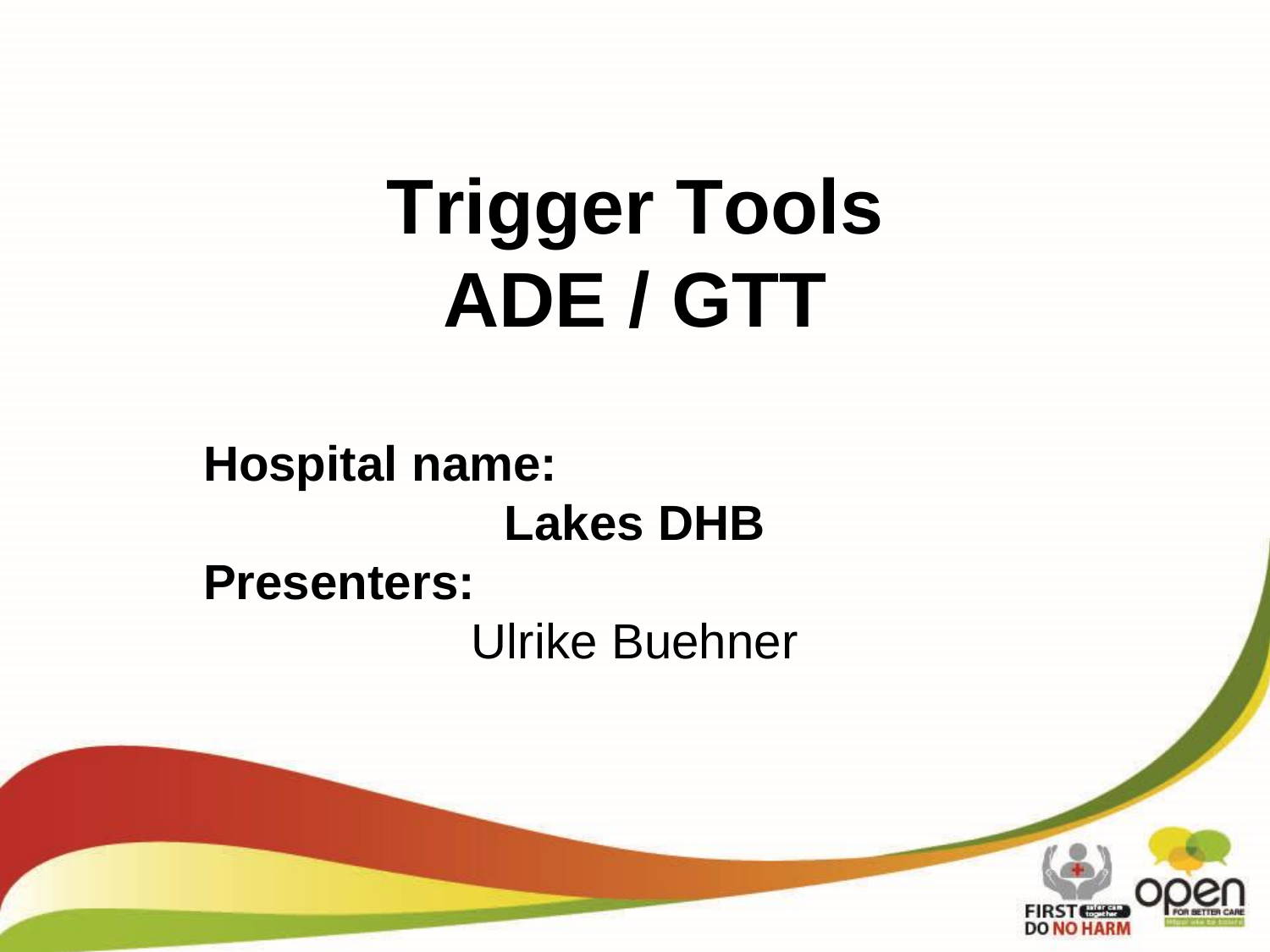### **Your team**

- Cindy Carpenter Surgical Staff Nurse
- Celia Ronayne Acute Pain Specialist Nurse
- Ulrike Buehner Lead Physician/Anaesthetist
- Sheila Stopher Clinical Nurse Coordinator (Theatre/PACU)
- Manisha Unka Clinical Pharmacist
- Erin Williams Clinical Nurse Educator (ICU/CCU)

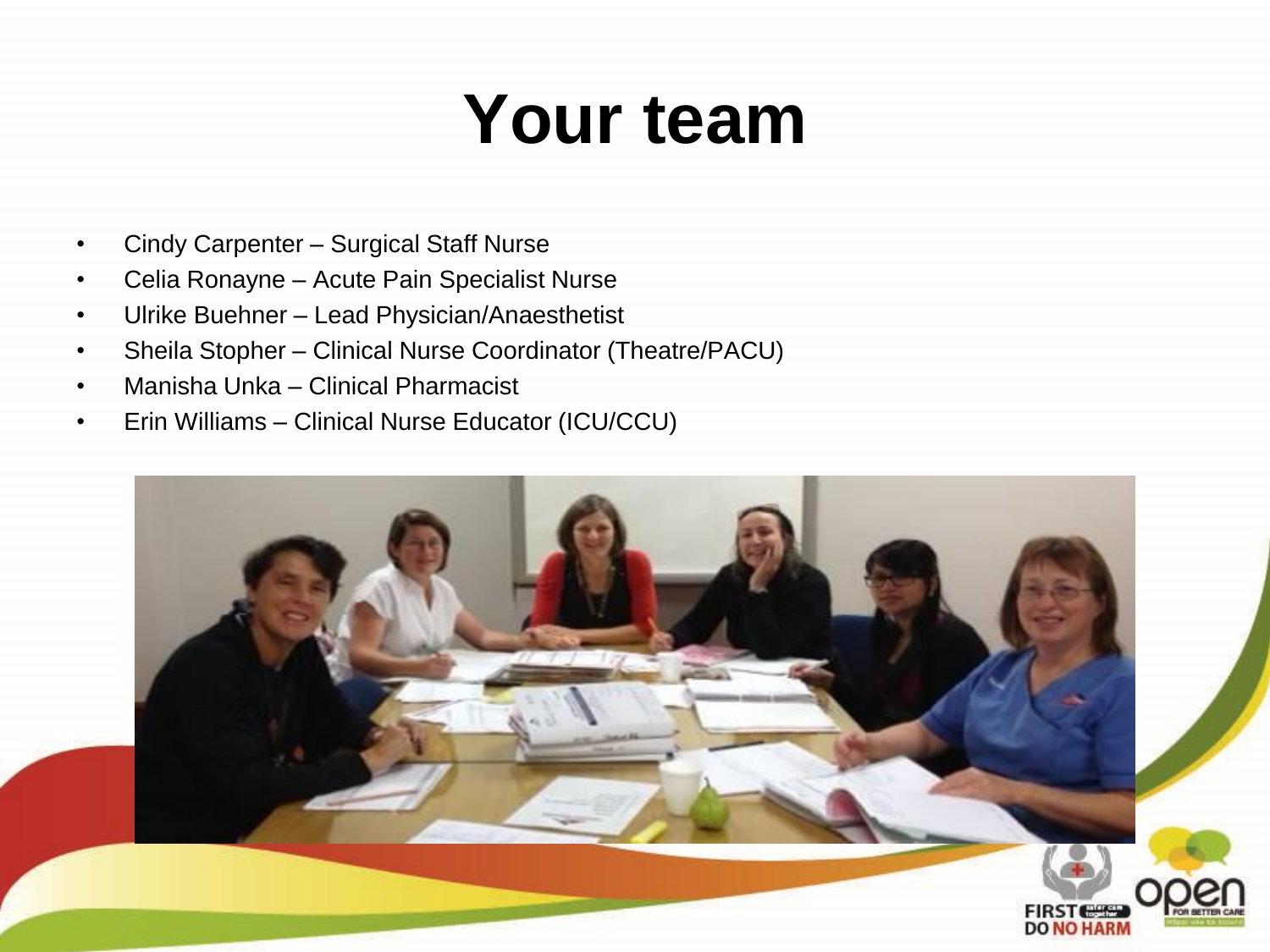#### **Themes so far**

- Surgical Site Infection
- Constipation post opioids
- Medication errors
- Problems with medication reconciliation
- Procedural complication

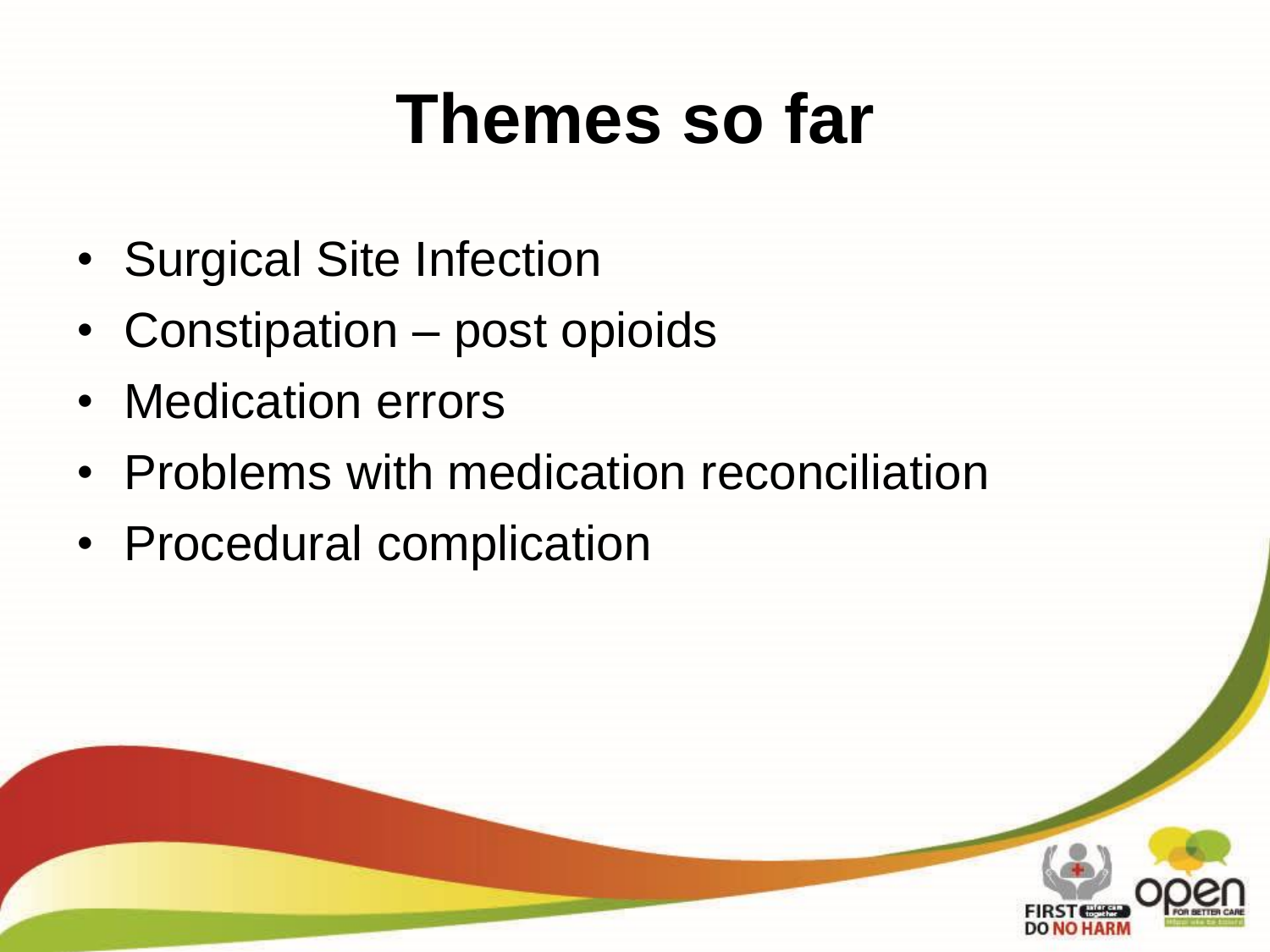### **Translating data into action**

• Events/100 episodes:



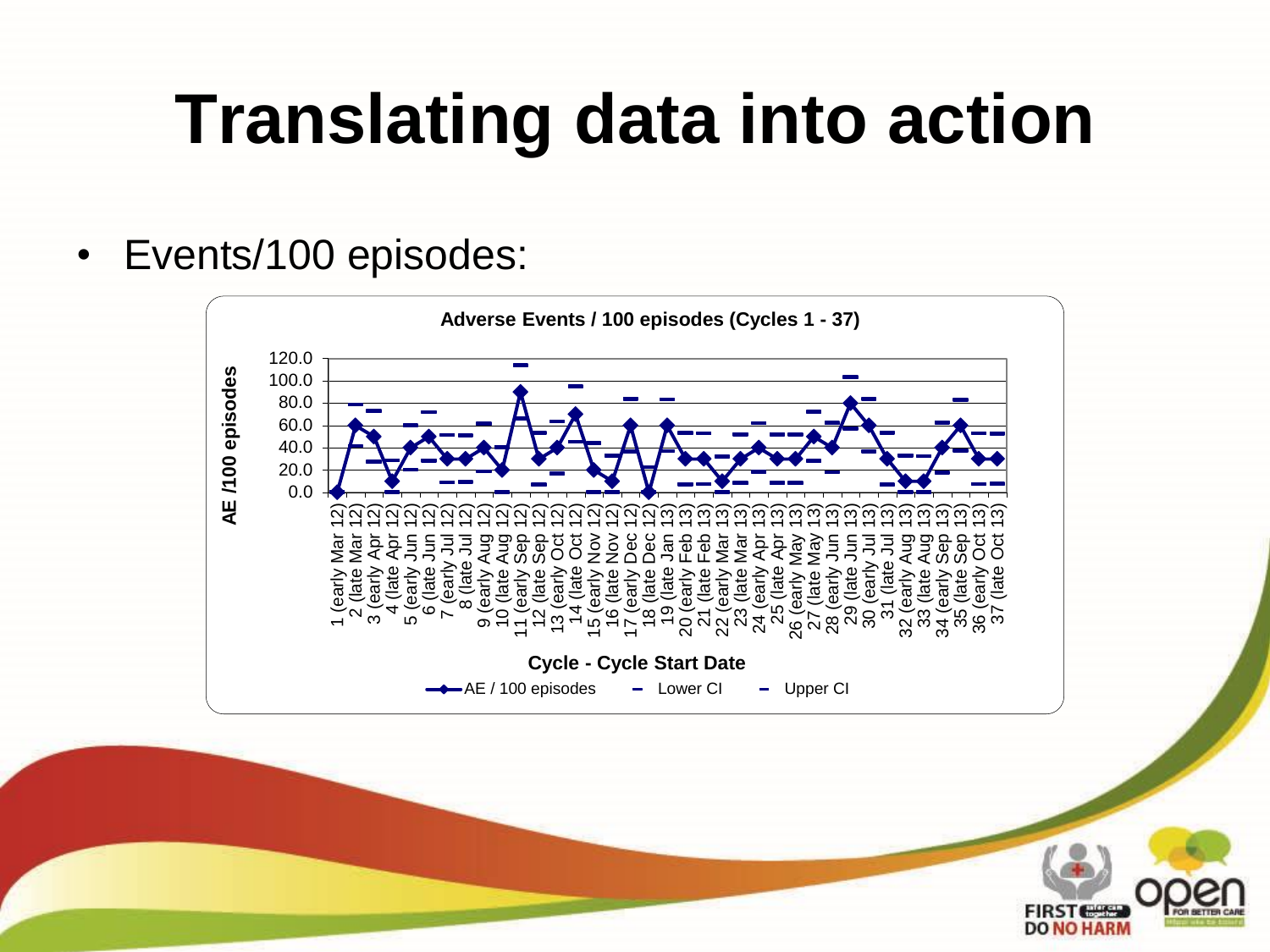# **Translating data into action**

• Events/1000 bed days:

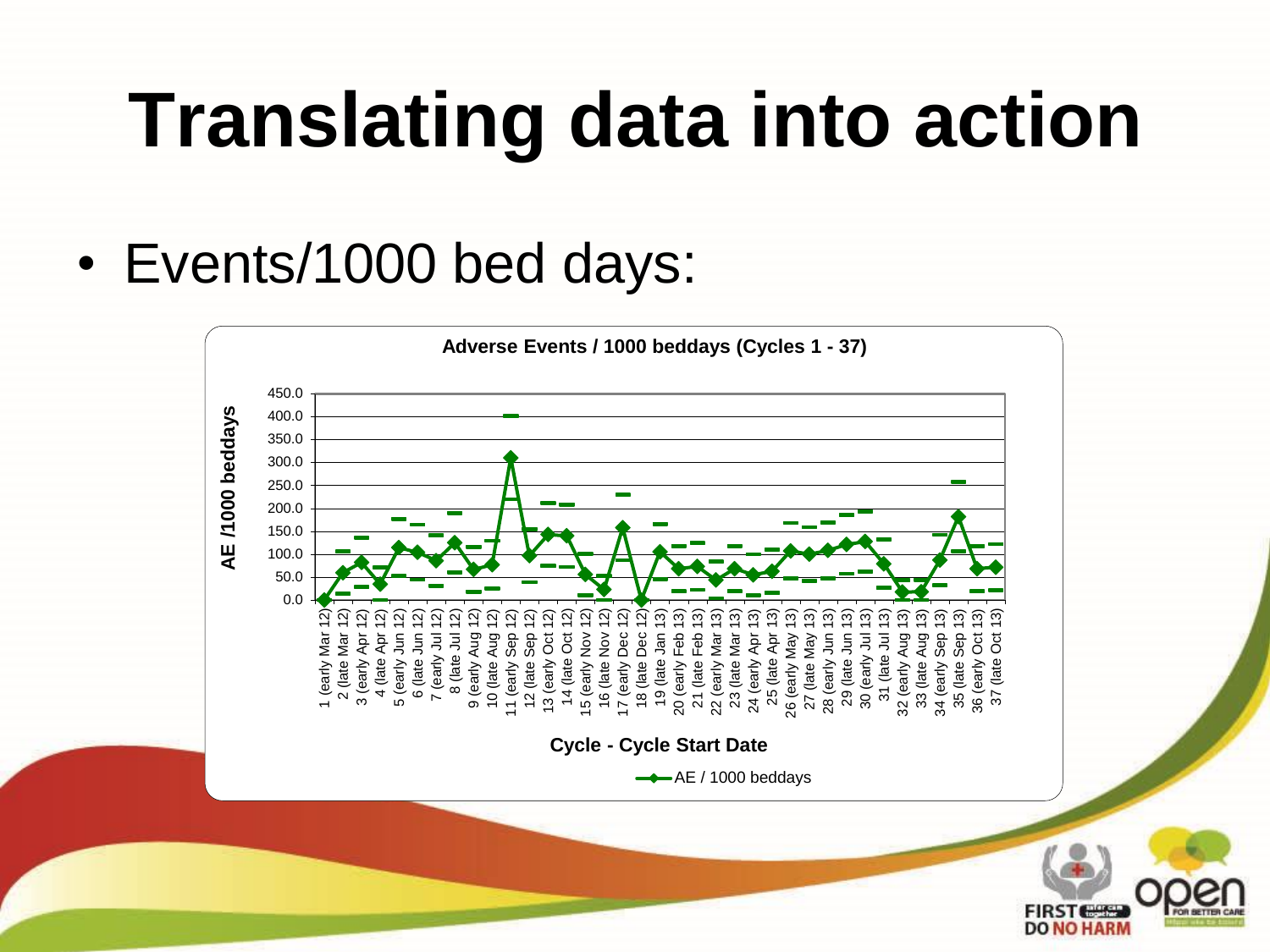# **Translating data into action**

• Event categories:

|                                               | <b>Frequency by Period</b> |      |                                                                 |      |
|-----------------------------------------------|----------------------------|------|-----------------------------------------------------------------|------|
|                                               |                            |      | Cycle 1 to 37 (early Mar 12 to   Cycle 1 to 37 (early Mar 12 to |      |
|                                               | late Oct 13)               |      | late Oct 13)                                                    |      |
| <b>Harm Category</b>                          | <b>Adverse Events</b>      | %    | <b>Adverse Events</b>                                           | %    |
| Events related to Medication/IV fluids        | 39                         | 29%  | 39                                                              | 29%  |
| Events related to Patient Care                | 48                         | 35%  | 48                                                              | 35%  |
| Events related to Hospital Acquired Infection |                            | 4%   |                                                                 | 4%   |
| Events related to Surgery or Other Procedure  | 44                         | 32%  | 44                                                              | 32%  |
| Other                                         | 0                          | 0%   |                                                                 | 0%   |
| <b>Total</b>                                  | 136                        | 100% | 136                                                             | 100% |

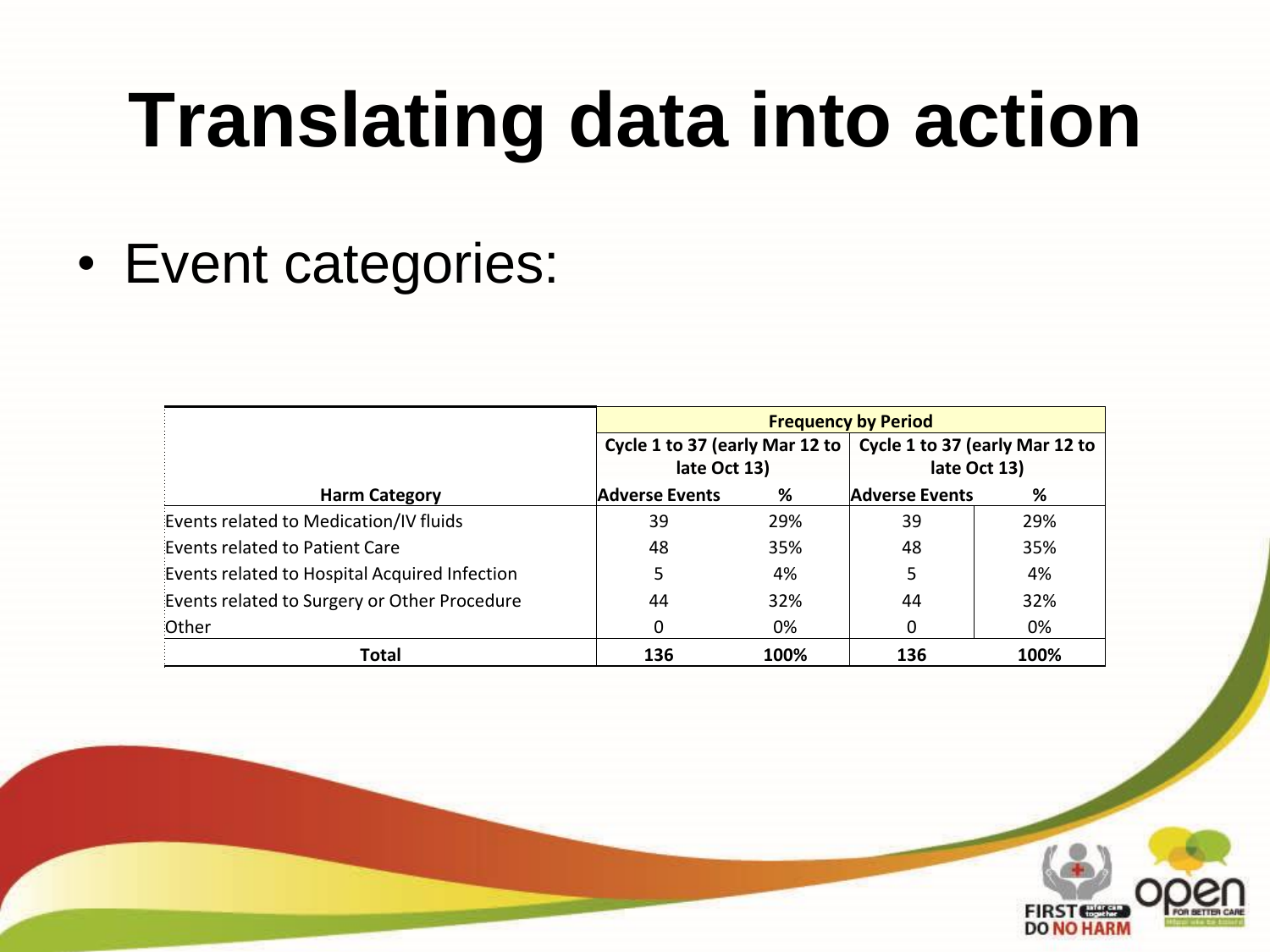### **Improvement opportunities identified / projects undertaken**

- Presentation to Grand Round included a presentation from Gillian Robb
- Constipation Laxatives prescribed prophylaxis with opioid use is now standard practice
- National Initiatives
	- Surgical Site Infections
	- Medicine reconciliation in progress/ongoing
	- Falls Prevention
- Preoperative medication drug charting appropriate timeframe (3 months - legal requirements) and safety identified & implemented

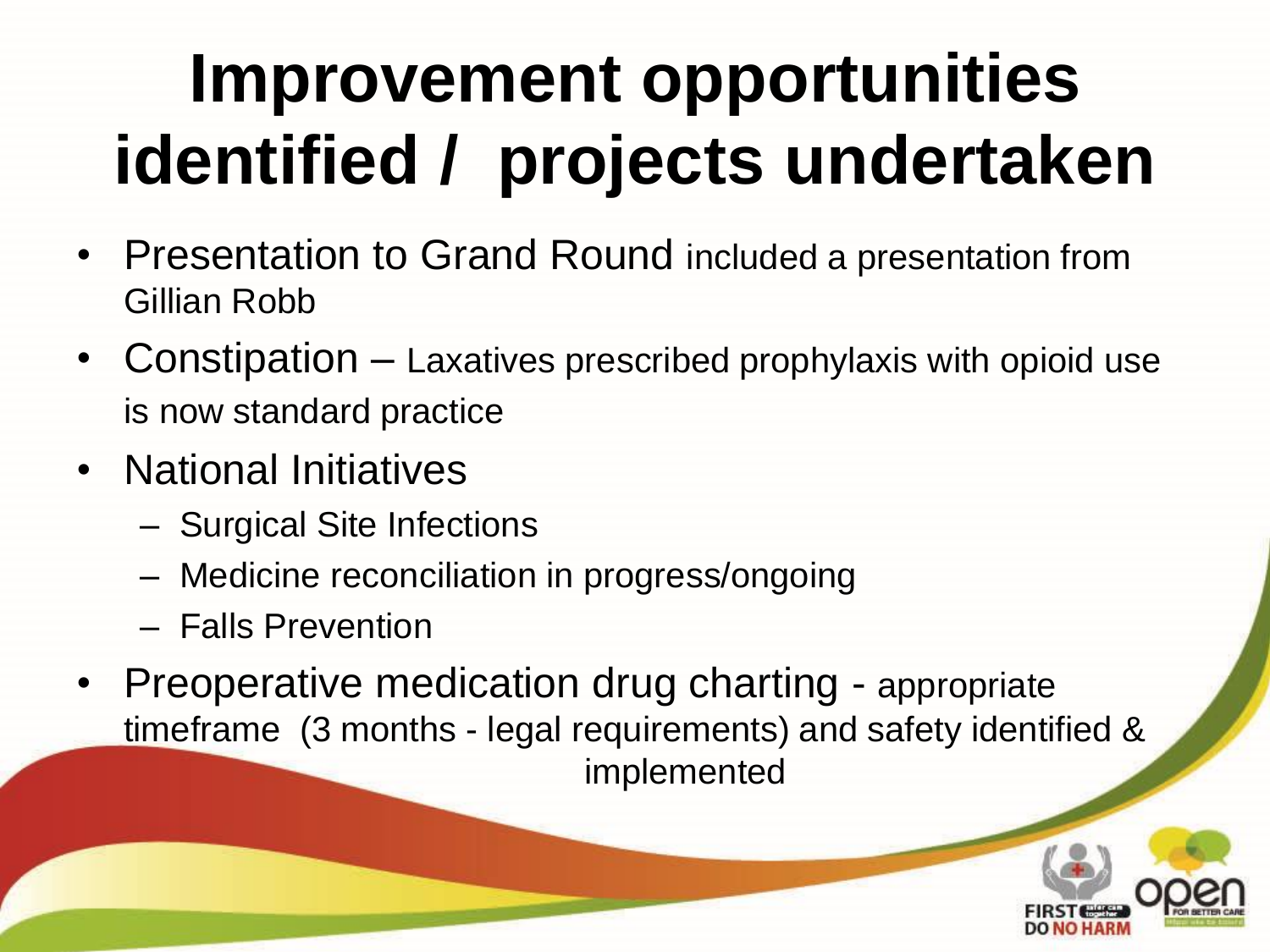# **Any challenges**

- The time commitment to share outcomes and learnings across the clinical teams
- Resourcing for improvement projects and implementation
- Identifying additional front line reviewers to join the team
- Current fiscal restraints

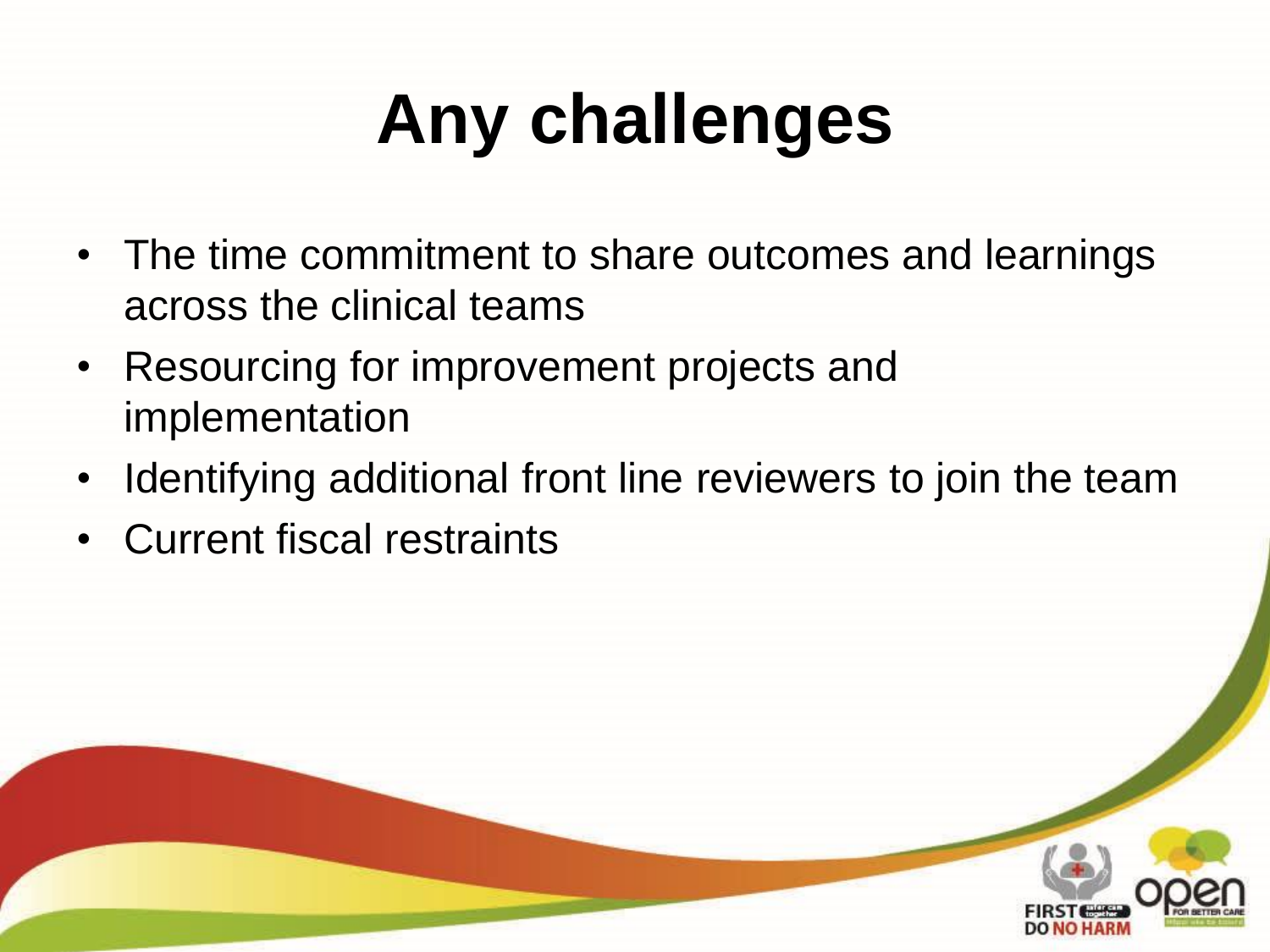#### **Lessons learnt**

- Having consistent long term reviewers
- Sharing & learning within the reviewer team
- Omissions not part of GTT but valuable to improve the quality of patient care
- Importance of good clinical documentation legibility, and logical flow
- Focus on 1 or 2 improvements and do them well (change package with sustainable results)

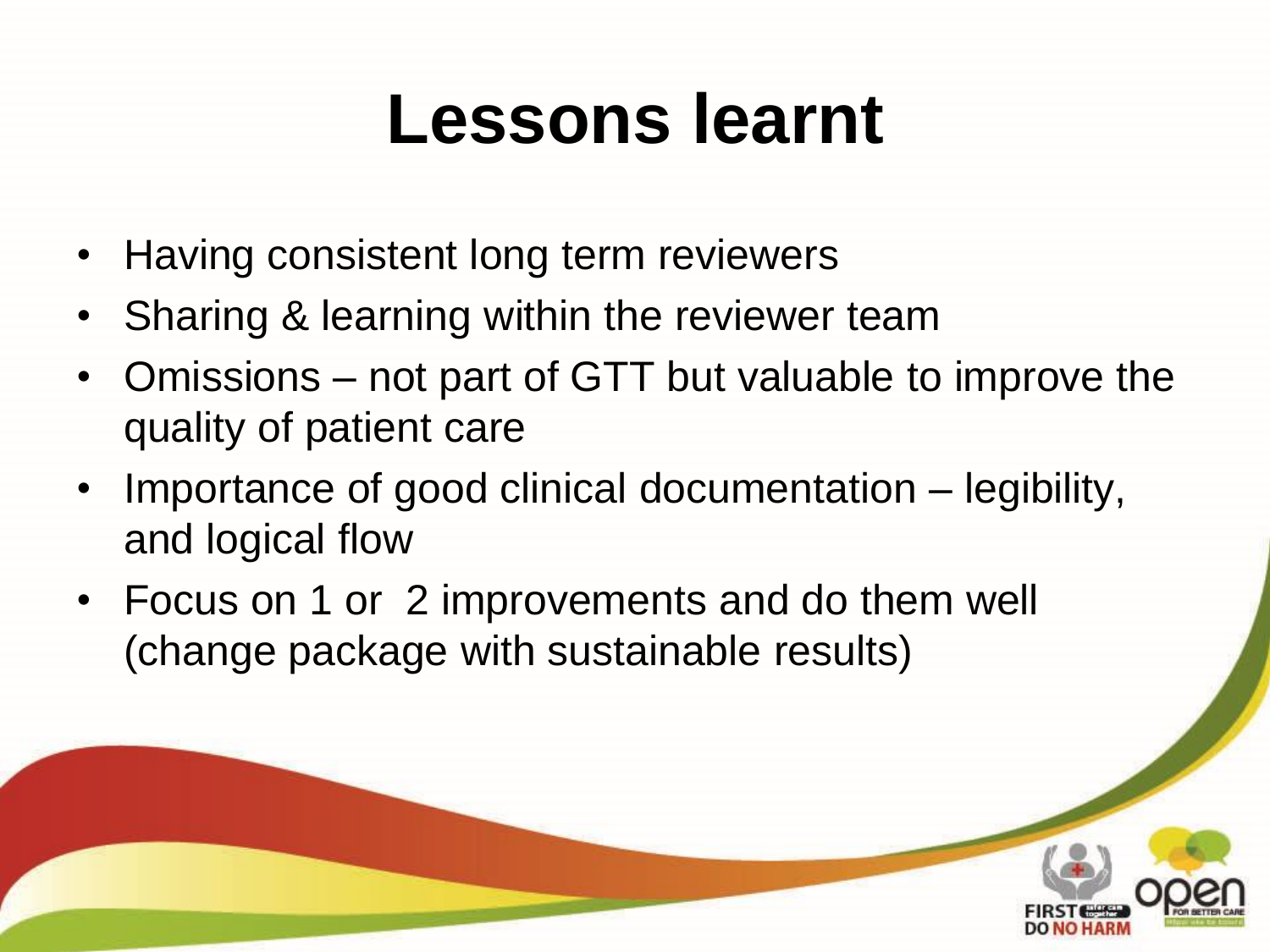# **Ideas for sharing**

- Expanded the data collection tool (more detail)
- Updated the database
- Revised the sub-harm categories to allow for better analysis (Florida classification)